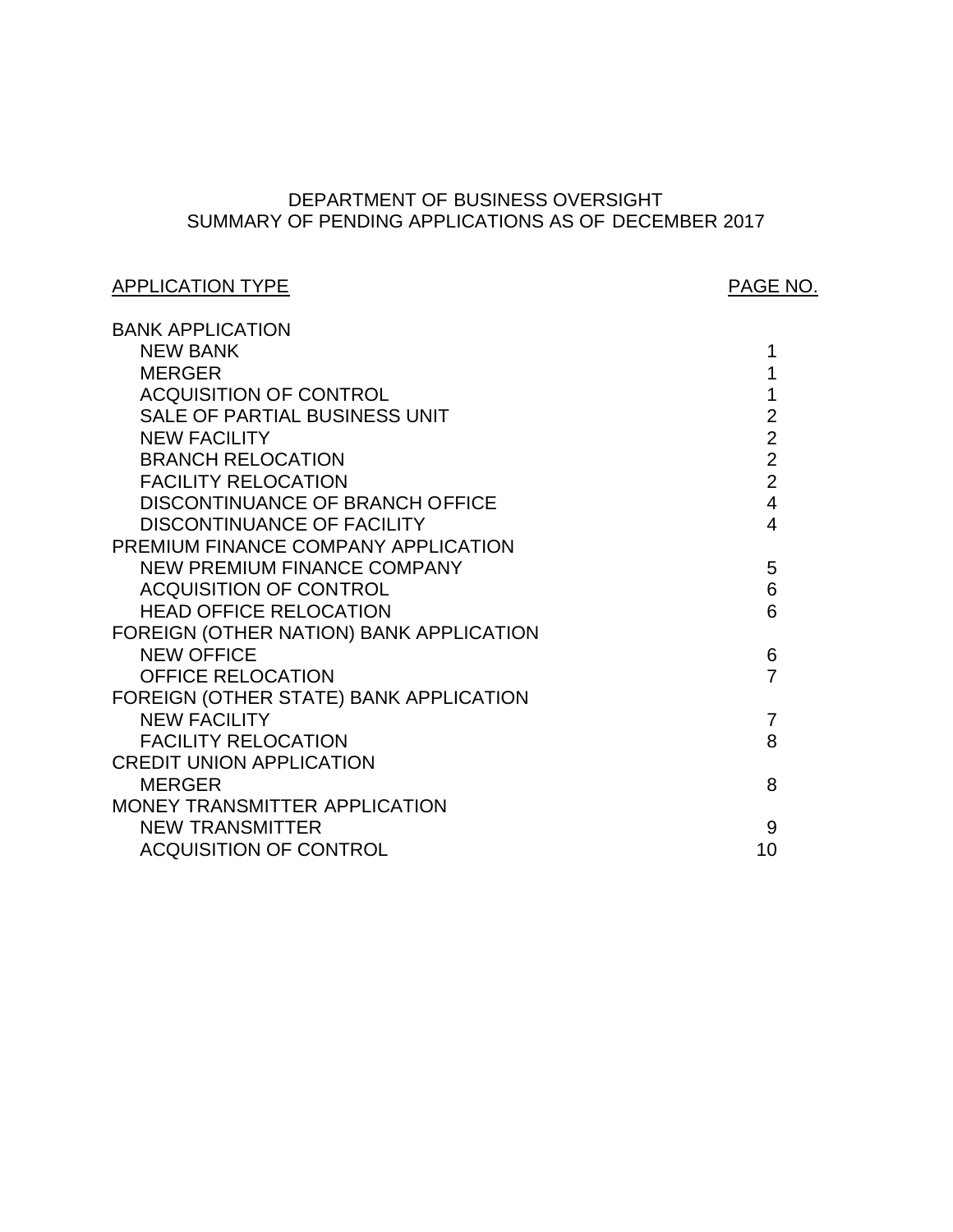### <span id="page-1-0"></span>**NEW BANK**

### **Approved: 2**

 750 B Street, San Diego San Diego County Correspondent: Maryam Hamzeh Carpenter & Company 5 Park Plaza, Suite 950, Irvine, CA 92614 Application amended: 9/28/17: change of address from 401 West A Street, San Diego, San Diego County ENDEAVOR BANK Filed: 8/12/16 Approved: 3/21/17

 6 Hutton Centre Drive, Santa Ana, Orange County Correspondent: Maryam Hamzeh Carpenter & Company 5 Park Plaza, Suite 950, Irvine, CA 92614 INFINITY BANK Filed: 7/7/16 Application amended: 12/21/16: change of name from SOCAL BANK (Proposed) Approved: 1/24/17

### **MERGER**

### **Approved: 1**

 ALBINA COMMUNITY BANK, Portland, Oregon, to merge with and into BENEFICIAL STATE BANK, Oakland, California Filed: 10/16/17 Approved: 11/29/17

### **ACQUISITION OF CONTROL**

### **Approved: 2**

 CARPENTER BANK PARTNERS, INC. and affiliates, to acquire control of PACIFIC PREMIER BANCORP ET.AL. Filed: 10/5/17 Approved: 10/12/17

 MBC TRUST U/A/D APRIL 1, 2017, to acquire control of MONTECITO BANK & TRUST Filed: 9/29/17 Approved: 11/17/17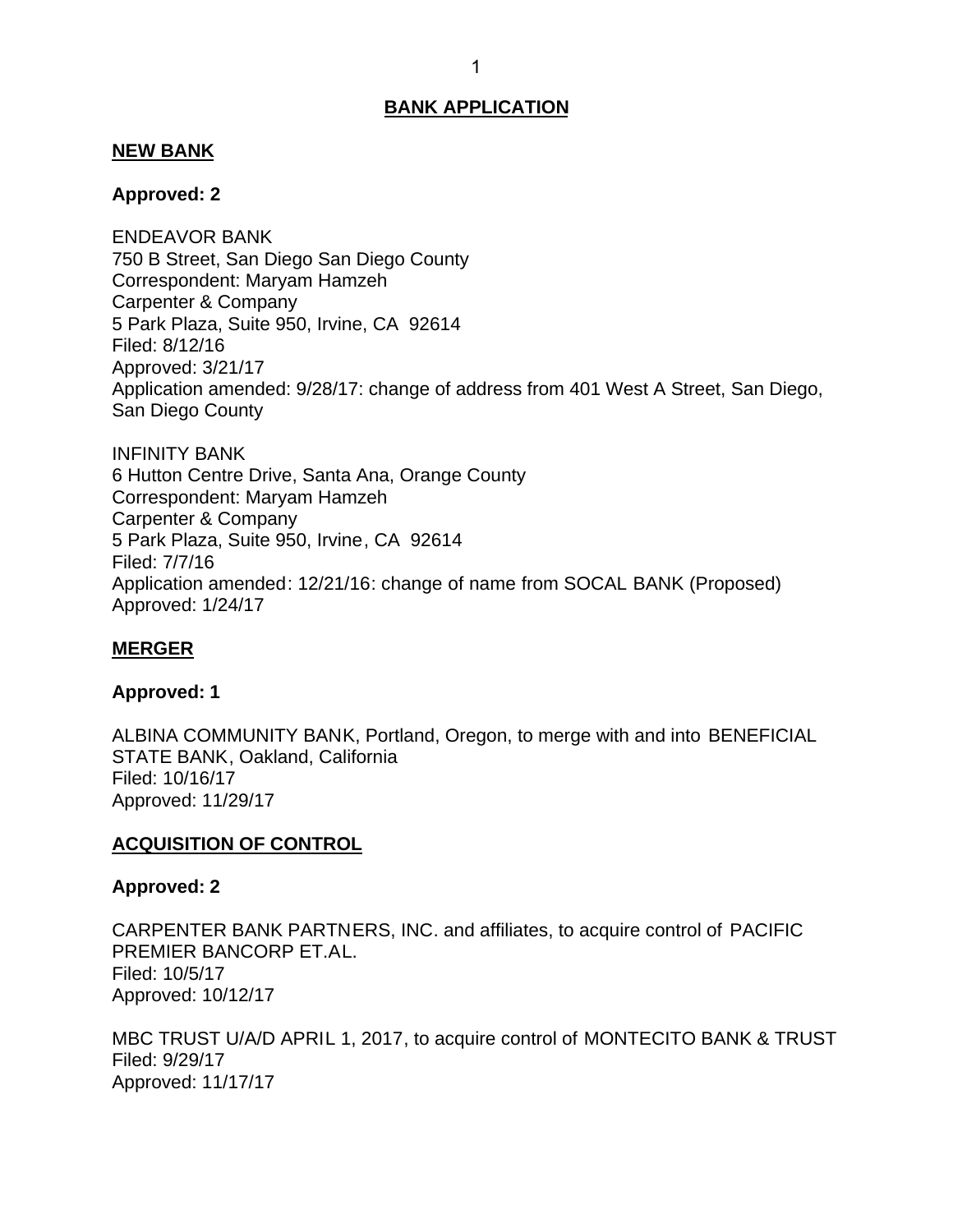## <span id="page-2-0"></span>**SALE OF PARTIAL BUSINESS UNIT**

### **Filed: 1**

 EAST WEST BANK to sell the banking business of the DESERT COMMUNITY BANK DIVISION OF EAST WES T BANK to FLAGSTAR BANK, FSB Filed: 11/15/17

## **NEW FACILITY**

### **Opened: 2**

 FARMERS & MERCHANTS BANK OF CENTRAL CALIFORNIA 1700 Second Street, Napa, Napa County Opened: 12/11/17

 One Bridge Plaza North, Fort Lee, Bergen County, New Jersey HANMI BANK Opened: 12/1/17

### **BRANCH RELOCATION**

**No Objection: 2 Effected: 1** 

 From 503 Central Tower, 28 Queen's Road, Central, to 3008, 30/F, Tower 2, The Gateway, 25 Canton Road, Tsim Sha Tsui, Kowloon, Hong Kong CATHAY BANK Effected: 11/27/17

 From 4600 California Avenue, to 5060 California Avenue, Bak ersfield, Kern County No Objection: 4/17/17 CITIZENS BUSINESS BANK

 EAST WEST BANK From 41-80 Main Street, to 135-11 Roosevelt Avenue, Flushing, Queens County, New No Objection: 9/11/17 York

### **FACILITY RELOCATION**

### **Effected: 2**

 From 1140 Avenue of the Americas, New Yo rk, to 188-16 Northern Boulevard, Flushing, Queens County, New York BANK OF HOPE Effected: 12/1/17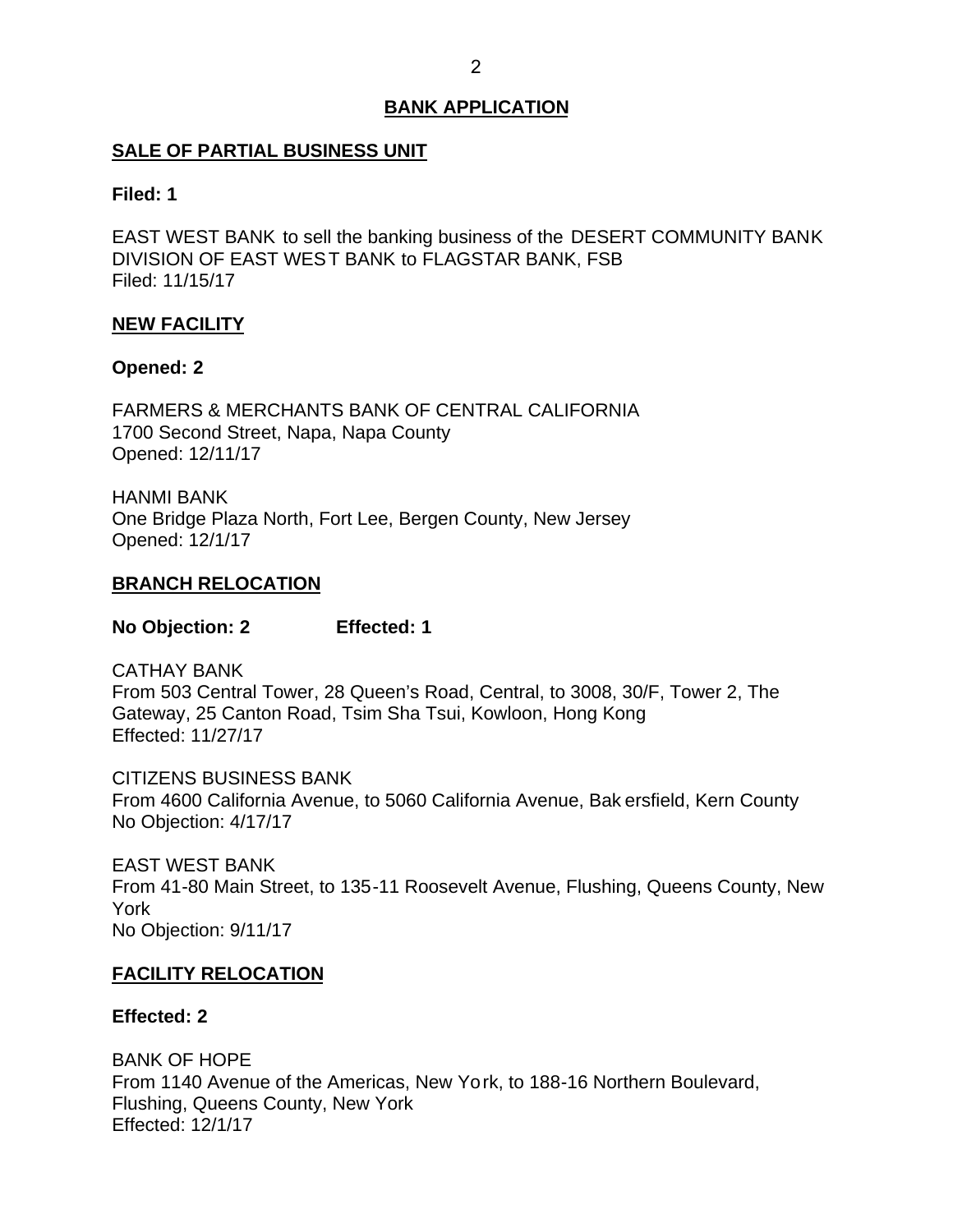### **FACILITY RELOCATION (Continued)**

 From 5800 Armada Drive, to 2701 Loker Ave West, Carlsbad, San Diego County SUNWEST BANK Effected: 12/4/17

## **DISCONTINUANCE OF BRANCH OFFICE**

**No Objection: 15 Discontinued: 8** 

BANK OF HOPE

4001 W. Devon Avenue, Chicago, Cook County, Illinois

5235 N. Kedzie Avenue, Chicago, Cook County, Illinois

No Objection: 10/11/17

 BANK OF THE SIERRA 537 West Harvard Boulevard, Santa P aula, Ventura County No Objection: 10/3/17

 BANK OF THE WEST 200 North Center Street, Rock Springs, Sweetwater County, Wyoming No Objection: 11/9/17

BANK OF THE WEST

- 16824 South Bellflower Boulevard, Bellflower, Los Angeles County
- 800 Jefferson Street, Fairfield, Solano County No Objection: 11/20/17

CATHAY BANK

- 977 North Broadway, Los Angeles, Los Angeles County
- 105 East Valley Boulevard, Alhambra, Los Angeles County No Objection: 12/28/17

 256 North K Street, Tulare, Tulare County No Objection: 6/8/17 CITIZENS BUSINESS BANK

 COMMERCIAL BANK OF CALIFORNIA One Pointe Drive, Brea, Orange County No Objection: 9/18/17

 1751 Howe Avenue, Sacramento, Sacramento County No Objection: 9/21/16 MECHANICS BANK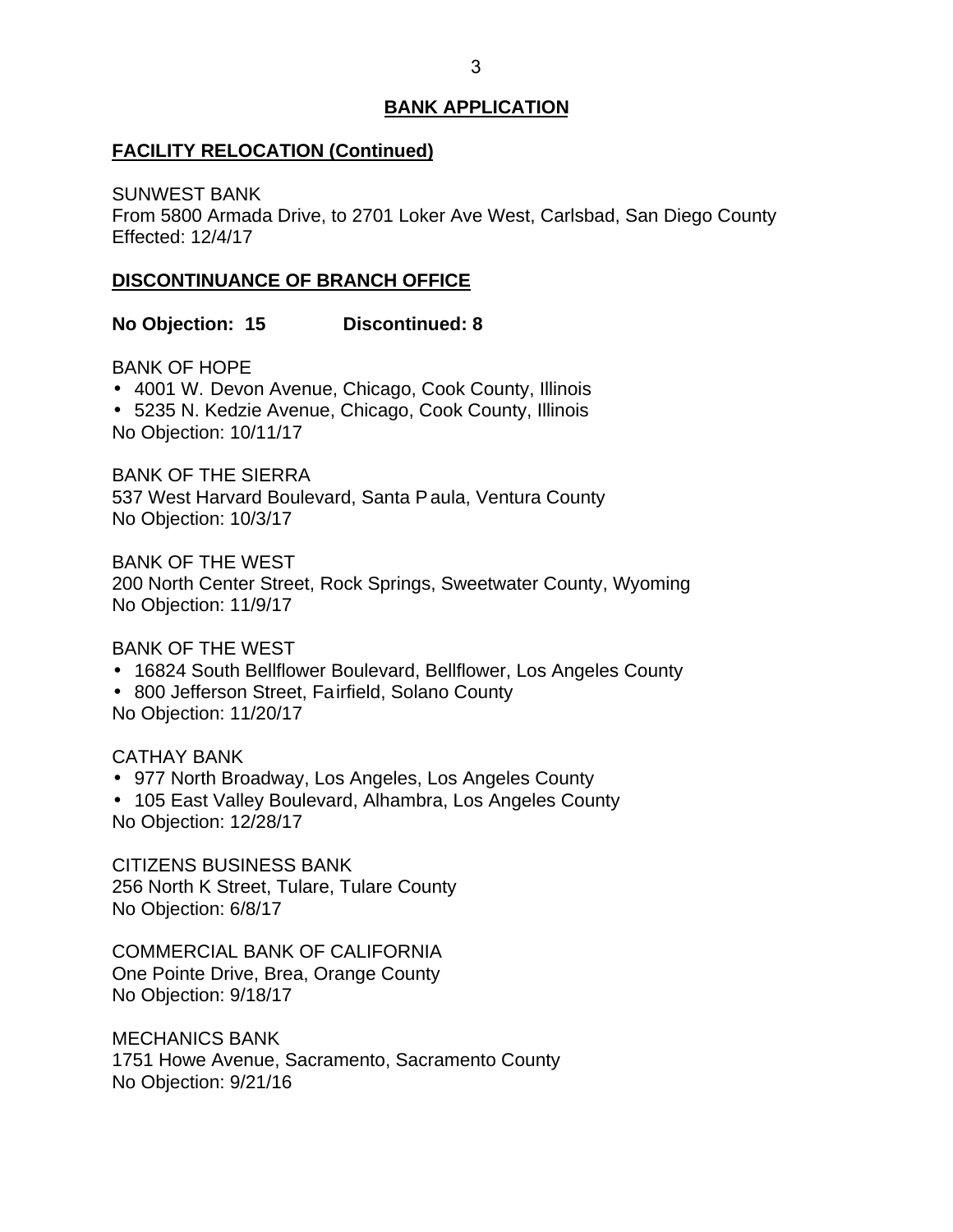### <span id="page-4-0"></span>**DISCONTINUANCE OF BRANCH OFFICE (Continued)**

PACIFIC WESTERN BANK

- 444 S. Flower, Los Angeles, Los Angeles County
- 101 E. Lincoln Avenue, Anaheim, Orange County
- 550 N. Moorpark Road, Thousand Oaks, Ventura County
- 16661 Ventura Boulevard, Encino, Los Angeles County
- 10240 Reseda Boulevard, Northridge, Los Angeles County
- 1640 S. Sepulveda, Los Angeles, Los Angeles County

 • 3281 E. Guasti Road, Ontario, San Bernardino County No Objection: 10/20/17

Discontinued: 12/1/17

 PACIFIC WESTERN BANK 895 Dove Street, Newport Beach, Orange County No Objection: 10/20/17

 530 Main Street, Weaverville, Trinity County No Objection: 9/11/17 SCOTT VALLEY BANK Discontinued: 12/15/17

 6391-J Westside Road, Redding, Shasta County No Objection: 6/14/17 TRI COUNTIES BANK

 100 B Street, Santa Rosa, Sonoma County No Objection: 11/17/17 TRI COUNTIES BANK

 155 Grand Avenue, Oakland, Alameda County No Objection: 10/13/17 UNITED BUSINESS BANK

### **DISCONTINUANCE OF FACILITY**

### **Discontinued: 4**

 COMMERCIAL BANK OF CALIFORNIA 12121 Wilshire Boulevard, Los Angeles, Los Angeles C ounty Discontinued: 12/29/17

 3200 West End Avenue, Nashville, Davidson County, Tennessee OPUS BANK Discontinued: 12/31/17

 520 White Plains Road, Tarryton, Westchester County, New York PACIFIC WESTERN BANK Discontinued: 5/31/17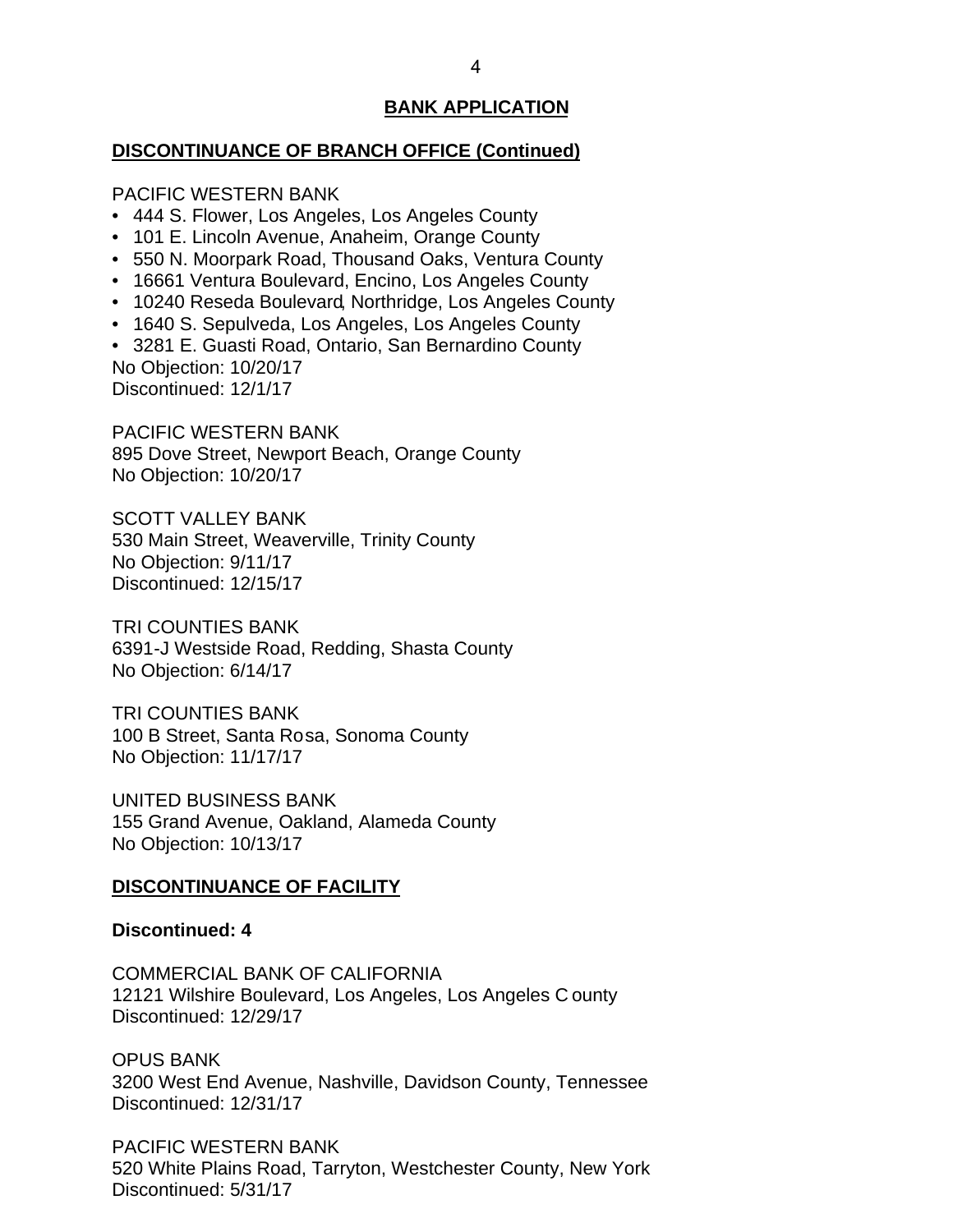### <span id="page-5-0"></span>**DISCONTINUANCE OF FACILITY (Continued)**

 44 Tehama Street, San Francisco, San Francisco County SILICON VALLEY BANK Discontinued: 12/22/17

# **PREMIUM FINANCE COMPANY APPLICATION**

# **NEW PREMIUM FINANCE COMPANY**

### **Filed: 5 Approved: 4 Opened: 1**

 BANCO ROSSO FINANCE, INC. 1520 Washington Boulevard, Montebello, Los Angeles County Filed: 8/23/17

 CAPITAL PREMIUM FUNDING OF CALIFORNIA, INC. 818 West 7<sup>th</sup> Street, Los Angeles, Los Angeles County Filed: 9/14/16

 EQUINOX PREMIUM ACCEPTANCE, INC. 660 Newport Center Drive, Newport Beach, Orange County Filed: 12/4/17

 600 West Broadway, San Diego, San Diego County FARRALONE FINANCIAL CORPORATION Filed: 4/27/17 Approved: 8/30/17

 KSJT PREMIUM FINANCE, INC. 660 Newport Center Drive, Newport Beach, Orange County Filed: 9/26/17 Approved: 12/7/17

 NEXT WAVE PREMIUM FINANCE, INC. 660 Newport Center Drive, Newport Beach, Orange County Filed: 2/7/17

 PRO CAPITAL FINANCE, INC. 660 Newport Center Drive, Newport Beach, Orange County Filed: 9/21/17 Approved: 10/18/17

 RELIANCE PREMIUM FINANCE, INC. 2550 North Hollywood Way, Burbank, Los Angeles County Filed: 9/21/16 Approved: 10/13/17 Opened: 12/11/17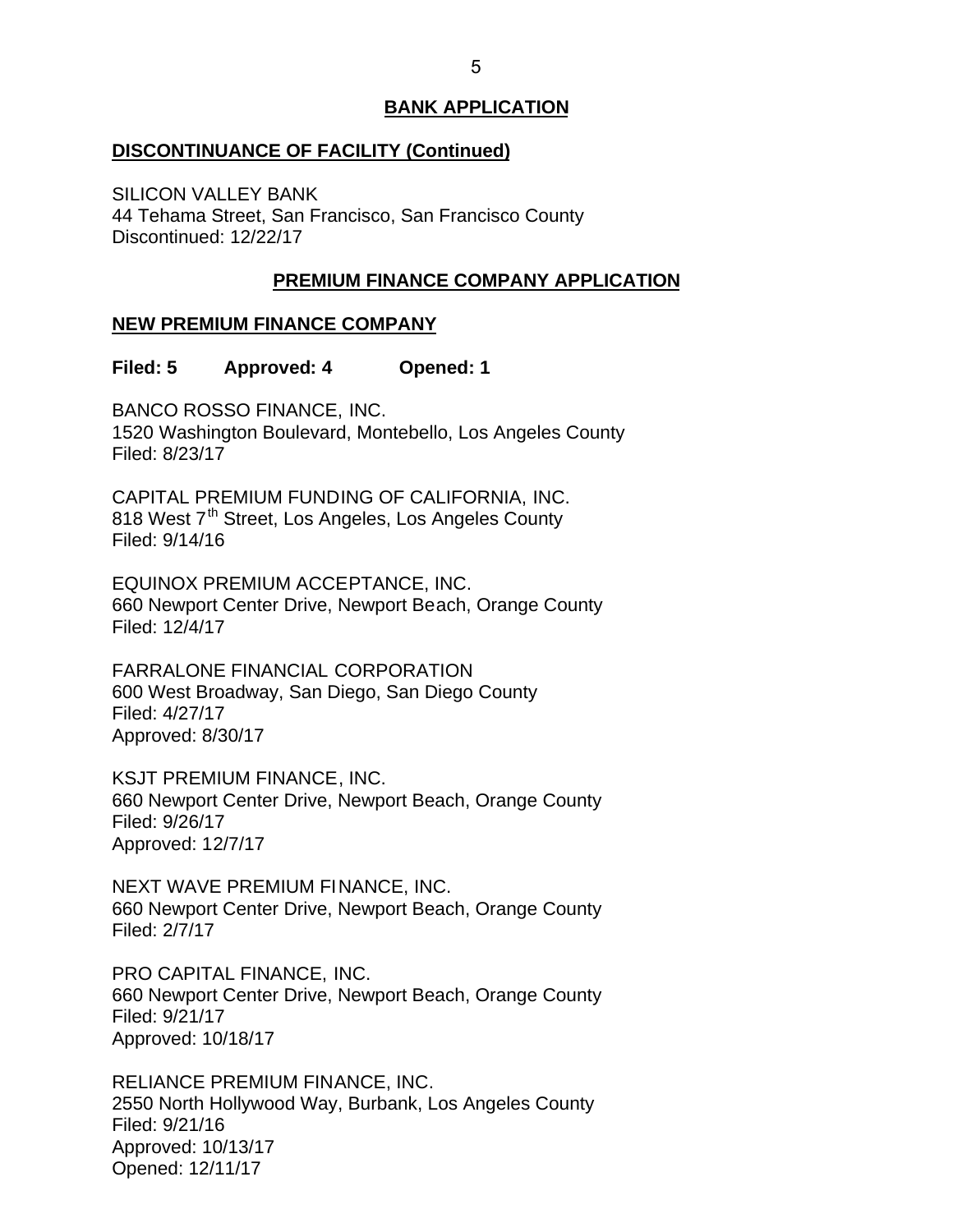# **PREMIUM FINANCE COMPANY APPLICATION**

# <span id="page-6-0"></span> **NEW PREMIUM FINANCE COMPANY (Continued)**

 RIPPLE PREMIUM FINANCE CO. 660 Newport Center Drive, Newport Beach, Orange County Filed: 11/3/17

 SERVICE PAYMENT PLAN OF CALIFORNIA, INC. 818 West Seventh Street, Los Angeles, Los Angeles County Filed: 1/9/17 Approved: 9/7/17

## **ACQUISITION OF CONTROL**

### **Approved: 1**

 IPFS Corporation, to acquire control of PREMIUM ASSIGNMENT CORPORATION II Filed: 9/21/17 Approved: 11/22/17

## **HEAD OFFICE RELOCATION**

### **Effected: 2**

 PACIFIC COAST PREMIUM FINANCE CORP. From 17822 E 17<sup>th</sup> Street, Tustin, to 2002 E. McFadden Avenue, Santa Ana, Orange **County** Effected: 11/15/17

 PARTNERS PREMIUM FINANCE CORP. From 5909 Bounty Street, San Diego, to 4625 Acacia Avenue, La Mesa, San Diego **County** Effected: 12/12/17

# **FOREIGN (OTHER NATION) BANK APPLICATION**

### **NEW OFFICE**

**Approved: 1 Opened: 1** 

 75 East Santa Clara, San Jose, Santa Clara County (Representative Office) BANK OF TAIWAN Filed: 8/3/17 Approved: 10/12/17 Opened: 12/15/17

 3000 Sand Hill Road, West Menlo Park, San Mateo County (Representative Office) CANADIAN IMPERIAL BANK OF COMMERCE Filed: 12/6/17 Approved: 12/13/17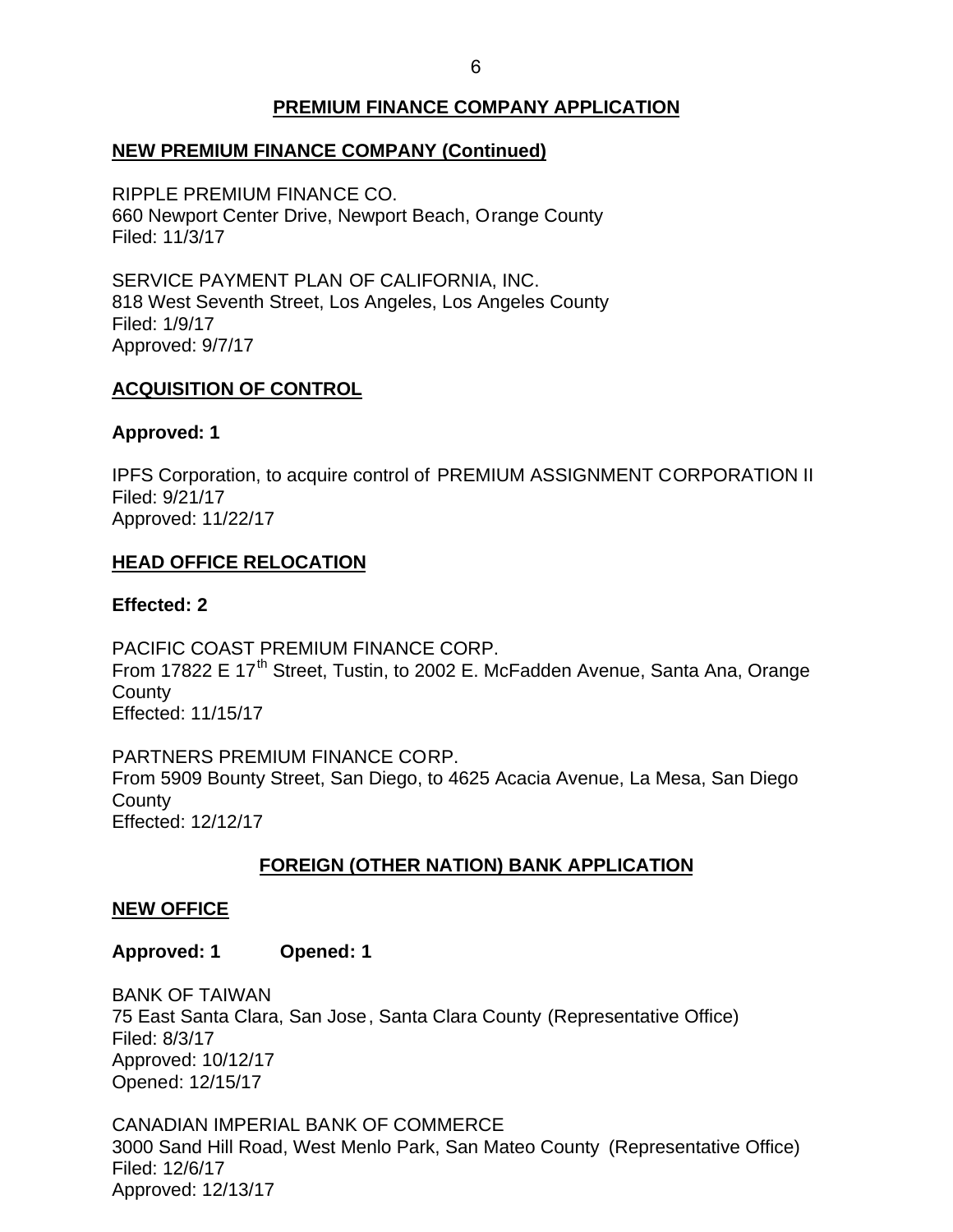# **FOREIGN (OTHER NATION) BANK APPLICATION**

## <span id="page-7-0"></span>**OFFICE RELOCATION**

## **Approved: 1**

 From One Front Street, to 180 Montgomery Street, City and County of San Francisco BNP PARIBAS (Wholesale Branch) Filed: 11/8/17 Approved: 11/15/17

# **FOREIGN (OTHER STATE) BANK APPLICATION**

# **NEW FACILITY**

**Filed: 2 No Objection: 3 Opened: 1** 

 4695 MacArthur Court, Newport Beach (Facility – Insured Bank) BYLINE BANK No Objection: 9/25/17

 15373 Innovation Drive, San Diego, San Diego County (Facility – Insured Bank) No Objection: 9/25/17 DARIEN ROWAYTON BANK

 6301 Beach Boulevard, Buena Park, Orange County (Facility – Insured Bank) No Objection: 1/26/17 FIRST INTERCONTINENTAL BANK

 1200 Main Street, Irvine, Orange County (Facility – Insured Bank) No Objection: 9/25/17 MAGNOLIA BANK Opened: 11/1/17

 ROBECO TRUST COMPANY City of Greenbrae, Marin County (Facility – Uninsured Trust Company) Filed: 4/20/15

 STATE STREET GLOBAL ADVISORS TRUST COMPANY Steuart Tower, One Market Street, City and County of San Francisco (Facility – Uninsured Trust Company) Filed: 4/5/17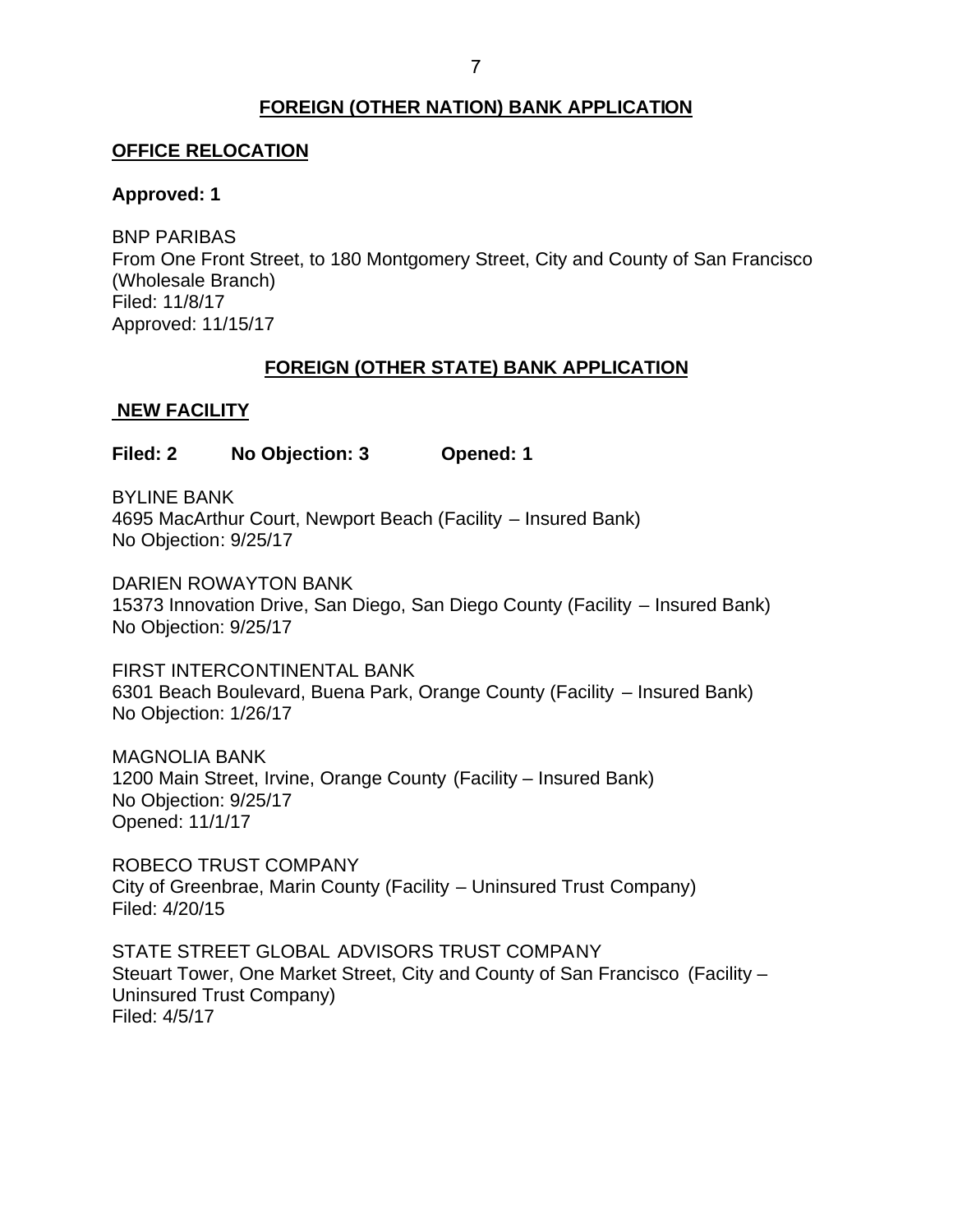## **FOREIGN (OTHER STATE) BANK APPLICATION**

## <span id="page-8-0"></span>**FACILITY RELOCATION**

### **Effected: 1**

 From 2640 La Alameda, Mission Viejo, to 37126 Rancho Viejo Road, San Juan MAGNOLIA BANK Capistrano (Facility – Insured Bank) Effected: 12/1/17

# **CREDIT UNION APPLICATION**

### **MERGER**

### **Approved: 2 Effected: 3**

 ENTRUST FINANCIAL CREDIT UNION, Richmond, Virginia, to merge with and into CHRISTIAN COMMUNITY CREDIT UNION, San Dimas, California Filed: 11/29/16 Approved: 6/12/17

 HARBOR AREA POSTAL EMPLOYEES FEDERAL CREDIT UNION, Lomita, to merge with and into ARROWHEAD CENTRAL CREDIT UNION, San Bernardino Filed: 9/14/17 Approved: 10/13/17 Effected: 12/15/17

 PACIFIC COMMUNITY CREDIT UNION, Fullerton, to merge with and into CREDIT UNION OF SOUTHERN CALIFORNIA, Anaheim Filed: 6/19/17 Approved: 7/31/17 Effected: 12/1/17

 RAFE FEDERAL CREDIT UNION, RIVERSIDE, TO MERGE WITH AND INTO FINANCIAL PARTNERS CREDIT UNION, DOWNEY Filed: 7/24/17 Approved: 9/1/17 Effected: 12/1/17

 STOCKTON COMMUNITY FEDERAL CREDIT UNION, Stockton, to merge with and into UNCLE CREDIT UNION, Livermore Filed: 9/11/17 Approved: 10/27/17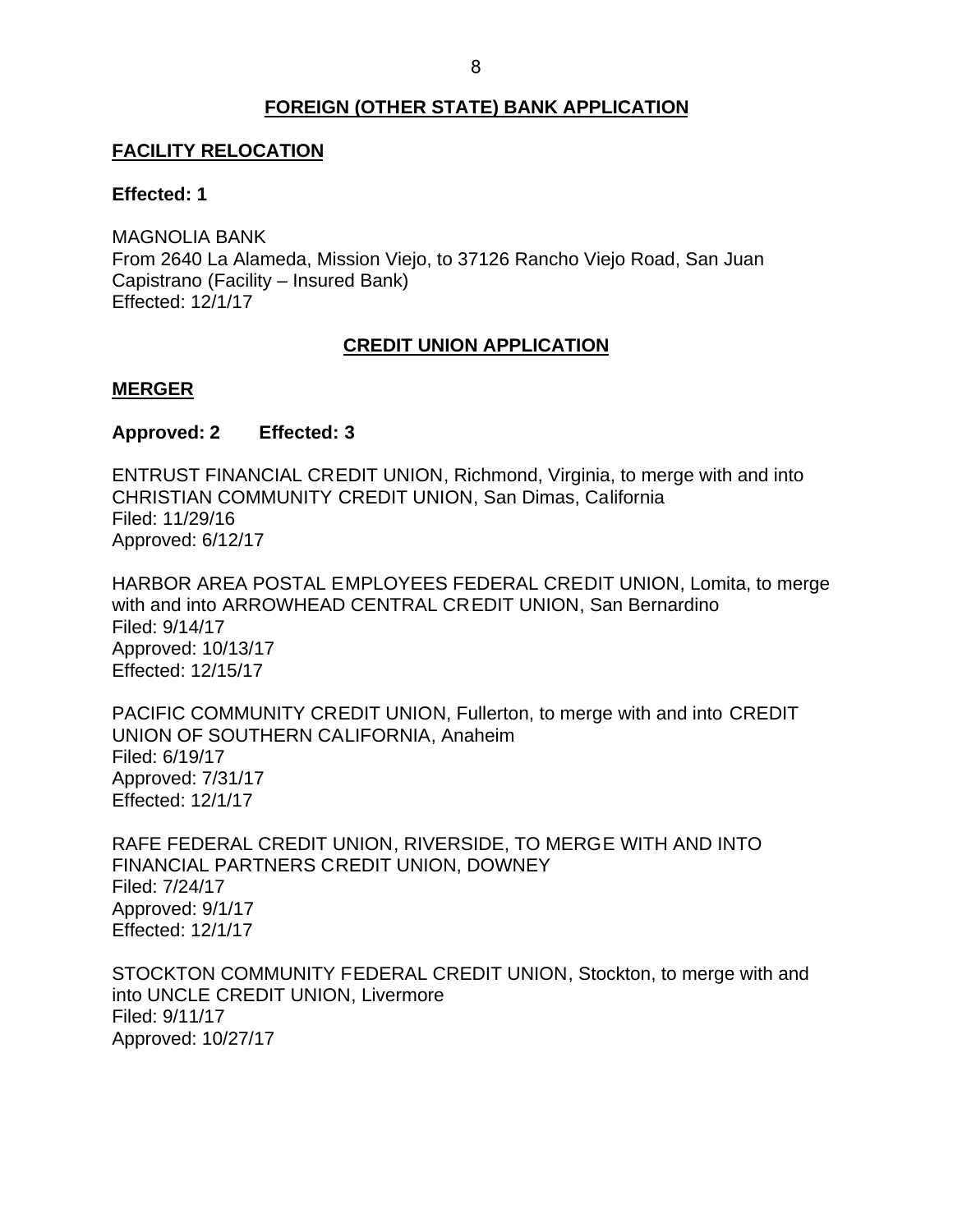### **MONEY TRANSMITTER APPLICATION**

#### <span id="page-9-0"></span>**NEW TRANSMITTER**

#### **Filed: 11 Approved: 6 Opened: 1**

ALIGN COMMERCE PAYMENTS INC. Filed: 4/14/17

ALIPAY US, INC. Filed: 3/18/15

APPLE PAYMENTS INC. Filed: 12/8/17

AVIDXCHANGE, INC. Filed: 12/22/17

BILLMO LLC Filed: 9/29/16 Approved: 10/12/17

CURRENCY EXCHANGE INTERNATIONAL CORP. Filed: 1/12/17 Approved: 11/27/17

DFS GSD CORP. Filed: 9/12/17

 ENVIOS DE VALORES LA NACIONAL CORP. Filed: 4/5/17

 HSI USA INC. Filed: 6/6/16 Approved: 8/15/17 Opened: 12/1/17

INTERCAMBIO EXPRESS, INC. Filed: 11/9/16 Approved: 8/14/17

MERCARI, INC. Filed: 1/13/17 Approved: 8/29/17

NOBEL FINANCIAL INC. Filed: 12/8/16 Approved: 11/27/17